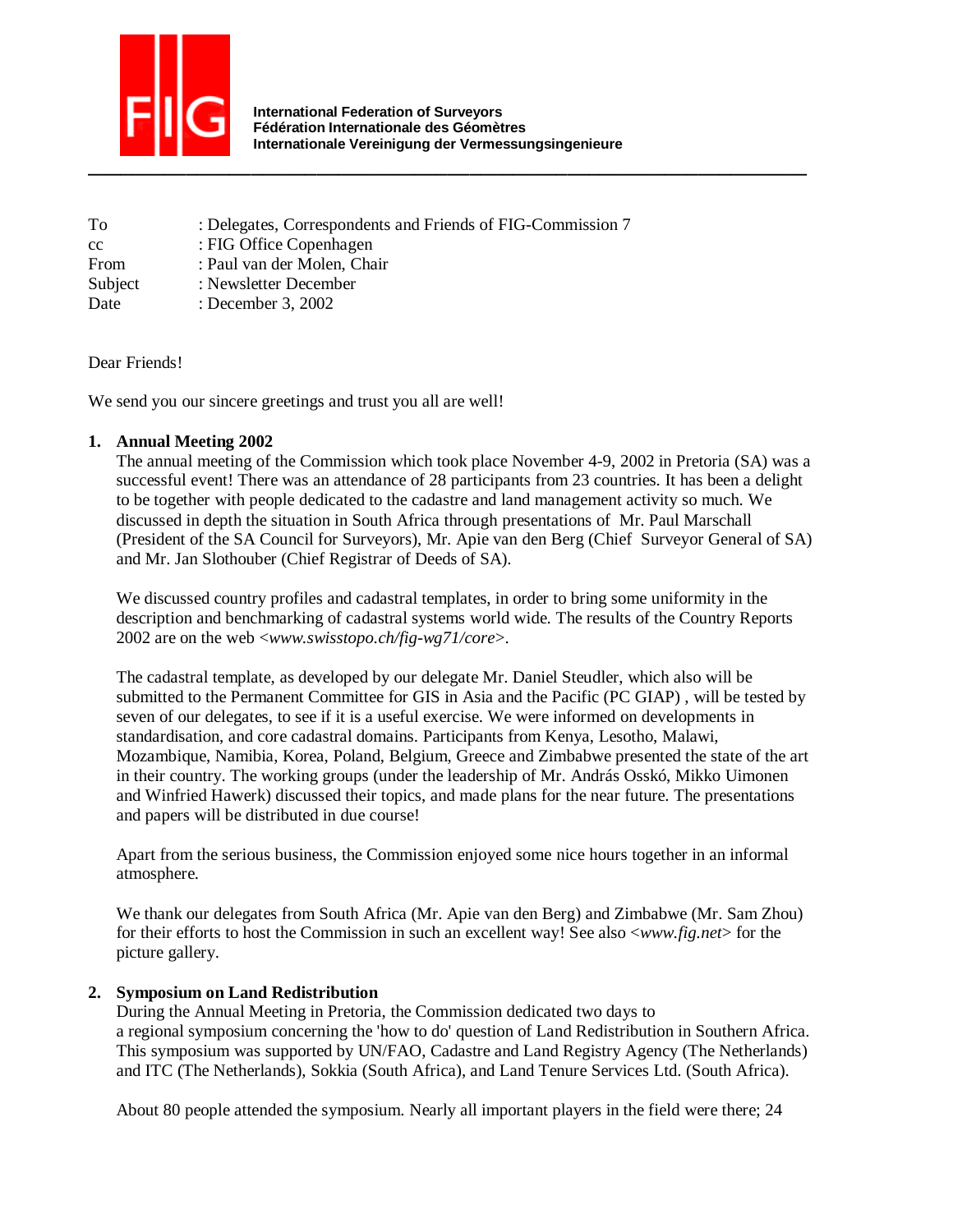speakers from 12 countries presented their view on the problem, amongst them representatives of Worldbank en UN/FAO. Not only the situation in South Africa, Namibia, Zimbabwe, Mozambique, and Malawi were discussed, but also the land reform approaches in Central and Eastern Europe, Brasil and Bolivia.

The Commission thanks Mikko Uimonen, chair of Working Group 7.2, for taking the lead here. A first report is available at the Commission 7 homepage. The proceedings will be published as a booklet, and hopefully as a FIG Publication. See also <*www.oicrf.org*>.

# **3. FIG Working Week Paris 2003**

FIG holds its next working week in Paris, **April 13-17, 2003**, in the Ecole des Sciences Géographiques. At the occasion of the  $125<sup>th</sup>$  anniversary of the FIG, the Working Week will emphasise this year the modernity of the practice in the many fields of this old profession. Historical topics as well as papers dealing with the most advanced techniques will illustrate this feature.

Please find attached the call for papers. Abstracts should be submitted **before December 13**, at <*fig@fig.net*> (max. 150 words), clarifying the desired link to a session, as listed on <*www.fig.net/figtree*/>. After receipt of the abstracts, the FIG Office together with the Commission chairs will schedule the sessions.

Please notice that regarding the Commissions interests, themes are included as follows:

- best practice in land administration
- new professional tasks (3D, marine cadastres, public land rights etc.)
- poverty eradication and land policy

I encourage all of you to submit an abstract in due course!

# **4. Annual Meeting Commission 7 in 2003**

| Please make the following reservations in your agenda: |                                   |  |  |
|--------------------------------------------------------|-----------------------------------|--|--|
| Wednesday September 17 arrival and reception           |                                   |  |  |
| Thursday September 18                                  | Commission 7 sessions             |  |  |
| Friday September 19                                    | <b>Cadastral Congres</b>          |  |  |
| Saturday September 20                                  | <b>Cadastral Congres</b>          |  |  |
| Sunday September 21                                    | <b>Technical Excursion</b>        |  |  |
| Monday September 22                                    | Commission 7 sessions             |  |  |
| Tuesday September 23                                   | Commission 7 sessions and closing |  |  |

The Annual Meeting will take place in Krakow (Poland), Novotel Krakow Centre, and The University of Agriculture.

# **5. WPLA Athens May 2003**

 The UN/ECE/Working Party on Land Administration will organise a special meeting in Athens (Greece), 2003 May 28-30, to discuss the updating of the UN Land Administration Guidelines 1996 (see <*www. unece.org/env/hs/wpla*>). The WPLA would like to welcome participants from Commission 7 to present their opinion on the update of the Guidelines.

# **6. Symposium IT renewal May/June 2003**

Working Group 7.3 (chair Winfried Hawerk) will take the lead in the organisation of a symposium on renewal of cadastral legacy systems, so called IT renewal. This will be a specialised seminar for (senior) information managers, who face the challenge of renewal of their IT architectures while 'the shop keeps open', which is the case in many cadastral organisations which have their systems in place for 10-20 years now and have to renew, for example to meet customers demands.